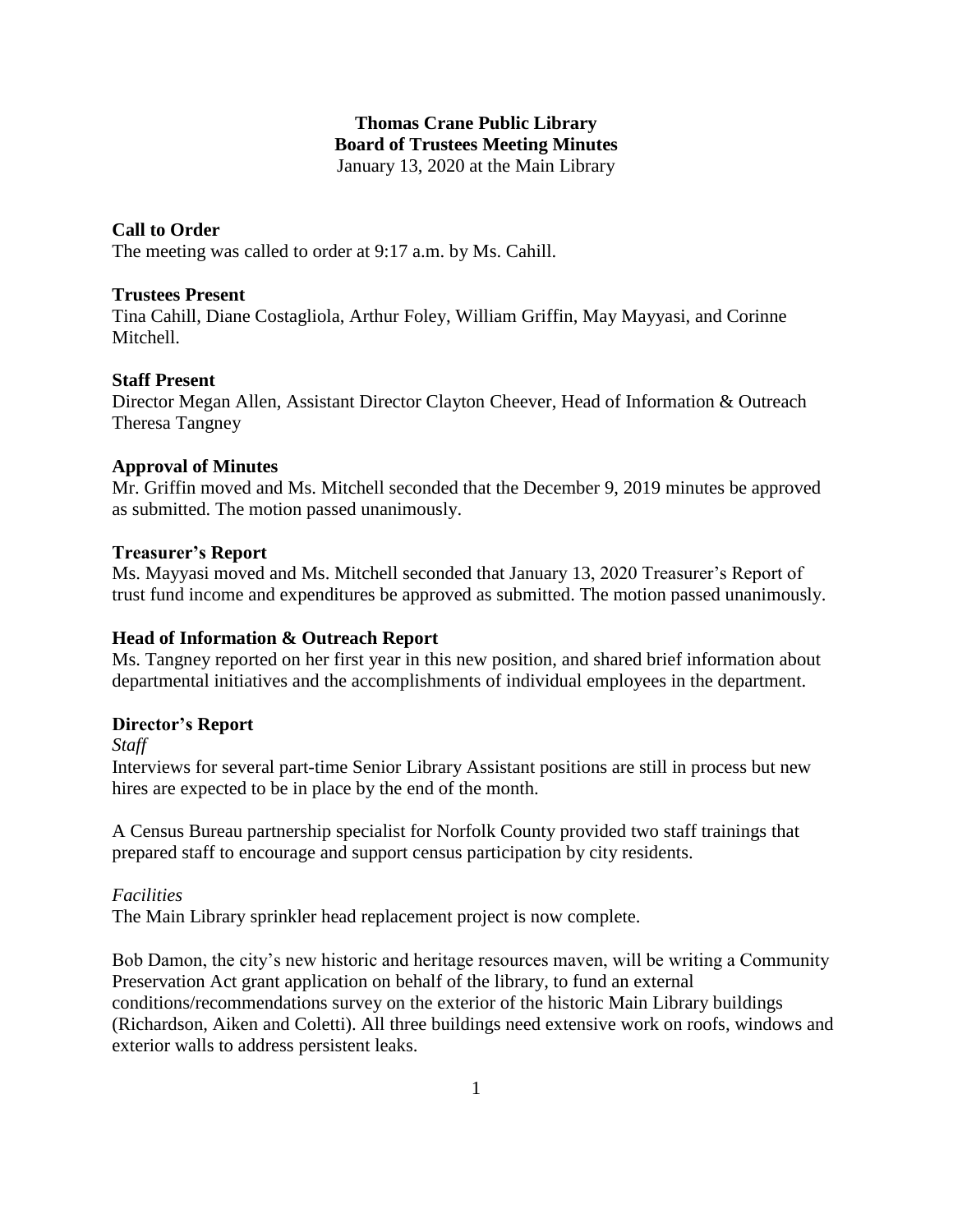Based on a recent meeting with Public Buildings Commissioner Paul Hines, several library facilities projects are on the agenda for the coming year, including new carpeting, replacement fencing, upgraded security systems, and acoustic atrium panels at the Main Library.

Senator Keenan recently secured a \$200,000 earmark from the FY2019 state budget surplus to benefit the Main Library. It is expected that these funds will be put toward one or more of these Main Library facility projects.

Bill Kingdon of Ellis Realty Advisors is working with the library to identify a suitable tenant for the café space. A formal proposal has been received from the owners of The Casual Cup Café in Braintree.

### *Services and Programs*

The Old Colony Library Network RBDigital online magazine subscription renewed on January 1<sup>st</sup> with access to all of the approximately 3,500 titles in the RBDigital collection, up from about 75 titles included in OCLN's 2019 subscription.

All OCLN libraries have been upgraded to a 200 megabit Internet connection, including all TCPL locations except for the North Quincy Branch. That branch will be updated near the end of the building renovation process in the spring.

Children's Librarian Samantha Small applied for and received an American Library Association Hour of Code mini-grant to develop and deliver coding programs for kids.

#### *Other*

IT Coordinator Andria Lauria and her very able staff of one have made great strides in addressing a variety of technology infrastructure issues, including upgrading old staff computers, replacing dead battery backup units, upgrading end-of-life server software, resolving network issues at the Adams Shore Branch, addressing data backup shortcomings, enabling technology needed for the new staff welcome desk in the atrium, and preparing to deploy new desktop computers in the teen zone.

Director Allen attended an Urban Library Directors Roundtable at the Waltham Public Library in December. Security issues were discussed at some length and inspired the creation of a new TCPL staff safety committee that will meet periodically with the Assistant Director to review security protocols and the handling of critical incidents, and advise library administration regarding staff training needs related to safety and security.

### **TCPL Foundation Liaison's Report**

The December Foundation board meeting was canceled and rescheduled for late January. Ms. Costagliola reported on a couple of recent donations to the Foundation.